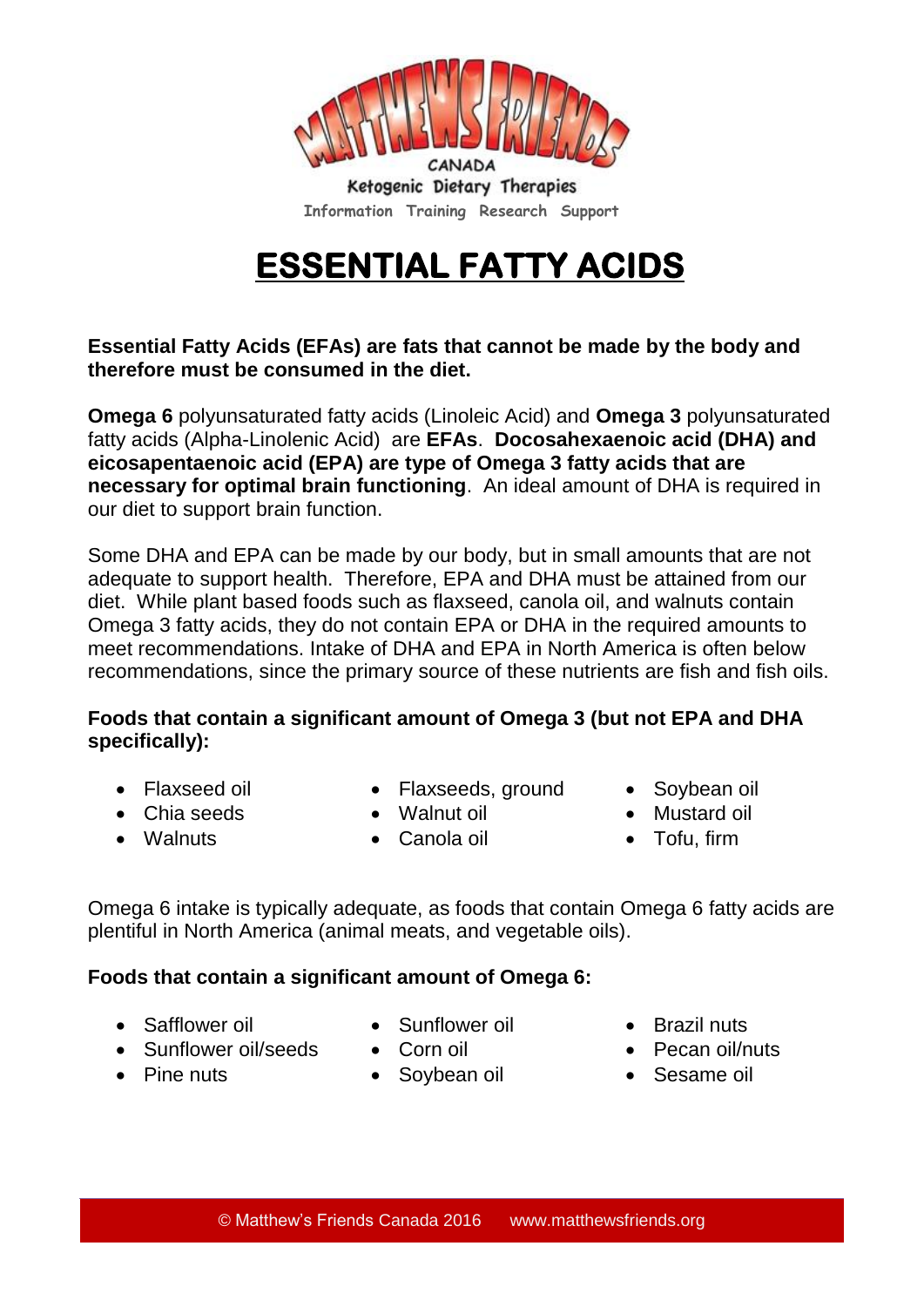

Ketogenic Dietary Therapies

**Information Training Research Support**

## **Dietary Reference Intakes (DRIs) for Essential Fatty Acids:**

| Life Stage Groups |                | Linoleic Acid/Omega 6 | Alpha-Linolenic      |
|-------------------|----------------|-----------------------|----------------------|
|                   |                | (g/day)               | Acid/Omega 3 (g/day) |
| 0 to 6 months     |                | 4.4                   | 0.5                  |
| 6 to 12 months    |                | 4.6                   | 0.5                  |
| 1 to 3 years      |                | 7.0                   | 0.7                  |
| 4 to 8 years      |                | 10.0                  | 0.9                  |
| 9 to 13 years     | <b>Males</b>   | 12                    | 1.2                  |
|                   | <b>Females</b> | 10                    | 1.0                  |
| 14 to 18 years    | <b>Males</b>   | 16                    | 1.6                  |
|                   | <b>Females</b> | 11                    |                      |

Currently there are no DRIs for EPA and DHA in Canada, however, various health authorities recommend that **two servings of fatty fish per week should be consumed in order to attain adequate Omega 3**. If fish consumption is not possible, requirements can be met with a combination of functional foods containing EPA and DHA, as well as supplements. The European Food Safety Authority recommends an adequate intake for EPA plus DHA of 250 mg/day.

Foods that contain a significant amount of EPA and DHA:

- Herring, Pacific Salmon, Atlantic Trout, rainbow
	-
	-
- Sardines, Pacific Salmon, sockeye Crab
- 
- Salmon, chinook Oysters, Pacific Tuna, canned, white
	-

**Current ketogenic formulas and medium chain triglyceride oil do not contain a sufficient amount of EFAs to meet the recommended amounts, therefore it may be necessary to take EFA supplements.** 

When buying a supplement in Canada, look for a Natural Product Number (NPN) to ensure the supplement has been tested for safety and quality.